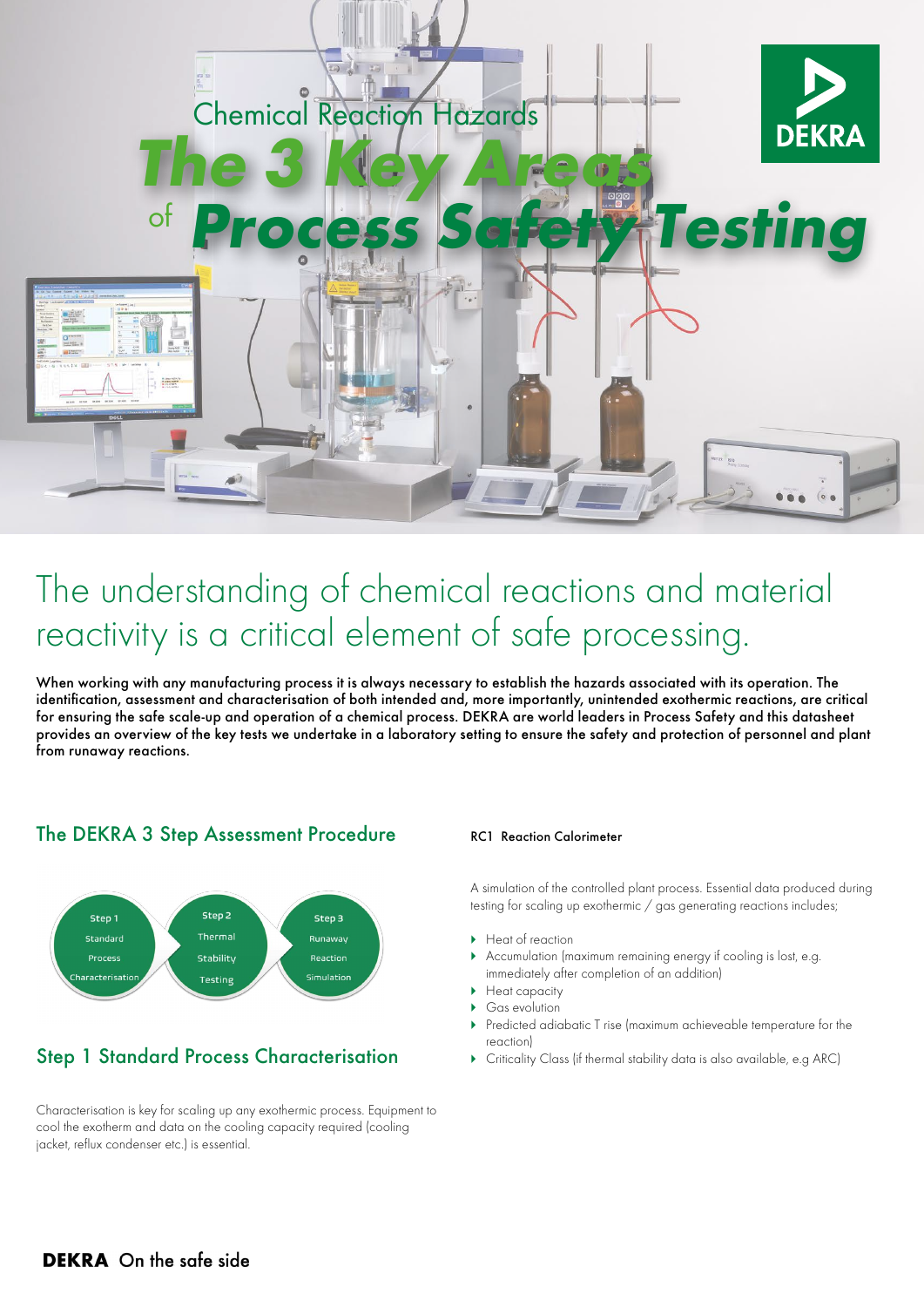

### Step 2 Thermal Stability Testing

DEKRA uses 3 thermal screening techniques, which is used depends on the data and answers required.

### Differential Scanning Calorimeter (DSC)

This test provides the thermal stability trace of raw materials, intermediates or products and is very good at establishing decomposition energy. It uses a small mg sample size, so great when there isn't much sample availability. Interpretation of the evaluations can sometimes be challenging, analysis of exothermic or endothermic events rely on getting a stable baseline and can be ambiguous. DSC can provide accurate heat of decomposition values.





### Carius Tube Test

This test is not generally for performing reactions but a very economic way to study raw materials, intermediates and products. The test looks at the decomposition profile and defines the onset and severity of any reactions as well as measuring gas evolution. This test differs from the DSC in that it measures pressure (vapour and gas). The decomposition energy is not accurate, but it gives a good general profile of thermal events.

#### Accelerating Rate Calorimeter (ARC) Test

The ARC provides a decomposition profile for raw materials, intermediates or products. The ARC works on a Heat/ Wait/ Search method, whereas the Carius is on a constant ramp, the ARC is programmable to search for the exothermic event and its sensitivity is very good, typically 0.02K/min sensitivity. When the onset of an exothermic event is detected, it switches into adiabatic mode and tracks the sample producing an exotherm profile.

#### Uses for ARC analysis

- $\triangleright$  Gathering data on the exothermic onset and severity of the decomposition
- ▶ TMR (Time to Maximum Rate) calculation from any temperature and TD24 (a common maximum allowable operating temperature used by industry)
- ` Self-accelerating decomposition temperature (SADT) estimation (used for material transport classification as well as in normal plant processes to assess long-term stability of materials)
- $\blacktriangleright$  Uses pressure measurement to garner gas evolution data. Cm<sup>3</sup> of gas production per gram of sample can then be calculated





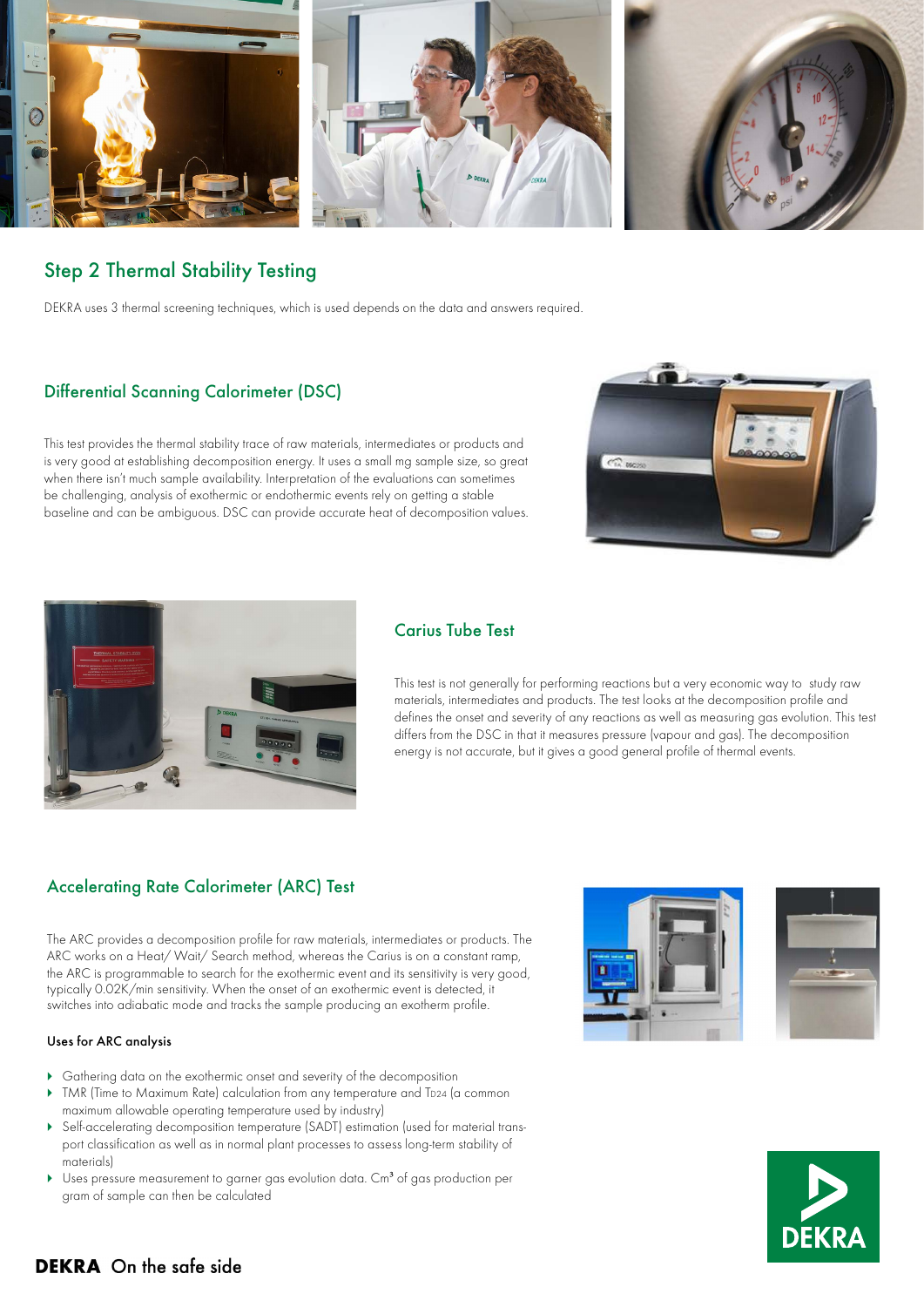

### Step 2 Runaway Reaction Simulation

An exothermic reaction can lead to thermal runaway, which begins when the heat produced by the reaction exceeds the heat removed. DEKRA use 2 main tests to analyse runaway reactions; the Adiabatic Dewar Test (ACD II) and Adiabatic Vent Sizing Package (VSP) Test.

#### Phi Factor Definition

This defines heat loss to the reactor vessel, i.e. the heat absorbed by the vessel that is removing energy from the system. It's important to know the Phi Factor of any process testing and understand it changes based on the vessel size. Phi has an influence on the temperature and pressure rates seen in process chemistry. A laboratory glassware test may show significantly less severe conditions than a large plant reactor.





#### Adiabatic Dewar Test (ADC II)

In this test, large-scale plant vessels are mimicked in small scale using the adiabatic Dewar calorimeter, a 1L stainless steel vessel with a vacuum jacket. The vacuum means minimal heat is lost from the reaction and the exothermic energy heats the sample as it would in situ in a plant vessel. This instrument is good for mechanical agitation meaning it is better when testing highly viscous materials.

This low phi test is used to establish the worst-case scenario so our Consultants can then form vent sizing calculations on the data to establish TMR data, TD24 data and gas evolution. You generally don't need to correct this data as you would with ARC, Carius or DSC as it is already simulating a larger scale vessel up to about 25M<sup>3</sup>. For vessels larger than 25M<sup>3</sup>, a phi correction calculation would be needed on the data for it to be accurate.

#### Adiabatic Vent Sizing Package (VSP) Test

In principle, this test gives the same data as the Dewar test mentioned above, just via a different method. A 110ml vessel inside a chamber with a heating element on the outside is used. An advantage of this test in comparison to the Dewar test is pressure equalisation with outer vessel so tests at much higher pressures can be carried out (typically 70- 100barg).